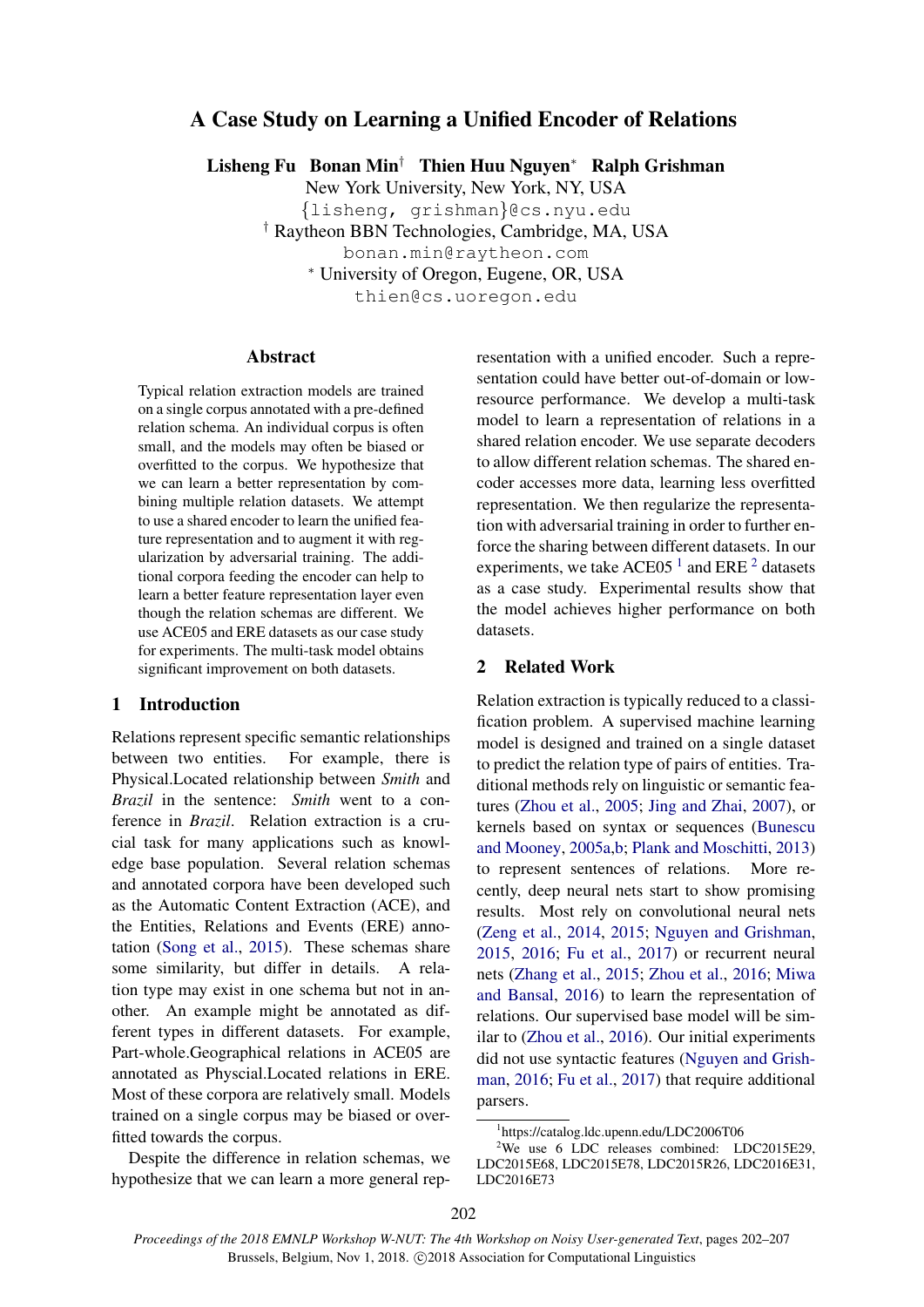In order to further improve the representation learning for relation extraction, [Min et al.](#page-5-13) [\(2017\)](#page-5-13) tried to transfer knowledge through bilingual representation. They used their multi-task model to train on the bilingual ACE05 datasets and obtained improvement when there is less training available (10%-50%). Our experiments will show our multitask model can make significant improvement on the full training set.

In terms of the regularization to the representation, [Duong et al.](#page-5-14) [\(2015\)](#page-5-14) used l2 regularization between the parameters of the same part of two models in multi-task learning. Their method is a kind of soft-parameter sharing, which does not involve sharing any part of the model directly. [Fu](#page-5-9) [et al.](#page-5-9) [\(2017\)](#page-5-9) applied domain adversarial networks [\(Ganin and Lempitsky,](#page-5-15) [2015\)](#page-5-15) to relation extraction and obtained improvement on out-of-domain evaluation. Inspired by the adversarial training, we attempt to use it as a regularization tool in our multi-task model and find some improvement.

# 3 Supervised Neural Relation Extraction Model

The supervised neural model on a single dataset was introduced by [Zeng et al.](#page-5-5) [\(2014\)](#page-5-5) and followed by many others [\(Nguyen and Grishman,](#page-5-7) [2015;](#page-5-7) [Zhou et al.,](#page-5-11) [2016;](#page-5-11) [Miwa and Bansal,](#page-5-12) [2016;](#page-5-12) [Nguyen and Grishman,](#page-5-8) [2016;](#page-5-8) [Fu et al.,](#page-5-9) [2017\)](#page-5-9). We use a similar model as our base model. It takes word tokens, position of arguments and their entity types as input. Some work [\(Nguyen and Gr](#page-5-8)[ishman,](#page-5-8) [2016;](#page-5-8) [Fu et al.,](#page-5-9) [2017\)](#page-5-9) used extra syntax features as input. However, the parsers that produce syntax features could have errors and vary depending on the domain of text. The syntax features learned could also be too specific for a single dataset. Thus, we focus on learning representation from scratch, but also compare the models with extra features later in the experiments. The encoder is a bidirectional RNN with attention and the decoder is one hidden fully connected layer followed by a softmax output layer.

In the input layer, we convert word tokens into word embeddings with pretrained word2vec [\(Mikolov et al.,](#page-5-16) [2013\)](#page-5-16). For each token, we convert the distance to the two arguments of the example to two position embeddings. We also convert the entity types of the arguments to entity embeddings. The setup of word embedding and position embedding was introduced by [Zeng et al.](#page-5-5)

[\(2014\)](#page-5-5). The entity embedding [\(Nguyen and Gr](#page-5-8)[ishman,](#page-5-8) [2016;](#page-5-8) [Fu et al.,](#page-5-9) [2017\)](#page-5-9) is included for arguments that are entities rather than common nouns. At the end, each token is converted to an embedding  $w_i$  as the concatenation of these three types of embeddings, where  $i \in [0, T)$ , T is the length of the sentence.

A wide range of encoders have been proposed for relation extraction. Most of them fall into categories of CNN [\(Zeng et al.,](#page-5-5) [2014\)](#page-5-5), RNN [\(Zhou](#page-5-11) [et al.,](#page-5-11) [2016\)](#page-5-11) and TreeRNN [\(Miwa and Bansal,](#page-5-12) [2016\)](#page-5-12). In this work, we follow [Zhou et al.](#page-5-11) [\(2016\)](#page-5-11) to use Bidirectional RNN with attention (BiRNN), which works well on both of the datasets we are going to evaluate on. BiRNN reads embeddings of the words from both directions in the sentence. It summarizes the contextual information at each state. The attention mechanism aggregates all the states of the sentence by paying more attention to informative words. Given input  $w_i$  from the input layer, the encoder is defined as the following:

<span id="page-1-2"></span>
$$
\overrightarrow{h_i} = \overrightarrow{GRU}(w_i, h_{i-1}), \tag{1}
$$

$$
\overleftarrow{h_i} = \overleftarrow{GRU}(w_i, h_{i-1}), \tag{2}
$$

<span id="page-1-3"></span>
$$
h_i = concatenate(\overrightarrow{h_i}, \overleftarrow{h_i})
$$
 (3)

<span id="page-1-4"></span>
$$
v_i = \tanh(W_v h_i + b_v), \tag{4}
$$

$$
\alpha_i = \frac{exp(v_i^{\top} v_w)}{\sum_t exp(v_i^{\top} v_w))},
$$
\n(5)

$$
\phi(x) = \sum_{i}^{n} \alpha_i h_i.
$$
 (6)

We use GRU [\(Cho et al.,](#page-5-17) [2014\)](#page-5-17) as the RNN cell.  $W_v$  and  $b_v$  are the weights for the projection  $v_i$ .  $v_w$ is the word context vector, which works as a query of selecting important words. The importance of the word is computed as the similarity between  $v_i$ and  $v_w$ . The importance weight is then normalized through a softmax function. Then we obtain the high level summarization  $\phi(x)$  for the relation example.

The decoder uses this high level representation as features for relation classification. It usually contains one hidden layer [\(Zeng et al.,](#page-5-5) [2014;](#page-5-5) [Nguyen and Grishman,](#page-5-8) [2016;](#page-5-8) [Fu et al.,](#page-5-9) [2017\)](#page-5-9) and a softmax output layer. We use the same structure which can be formalized as the following:

<span id="page-1-0"></span>
$$
h = ReLU(W_h \phi(x) + b_h), \tag{7}
$$

<span id="page-1-1"></span>
$$
p = softmax(W_o h + b_o), \tag{8}
$$

where  $W_h$  and  $b_h$  are the weights for the hidden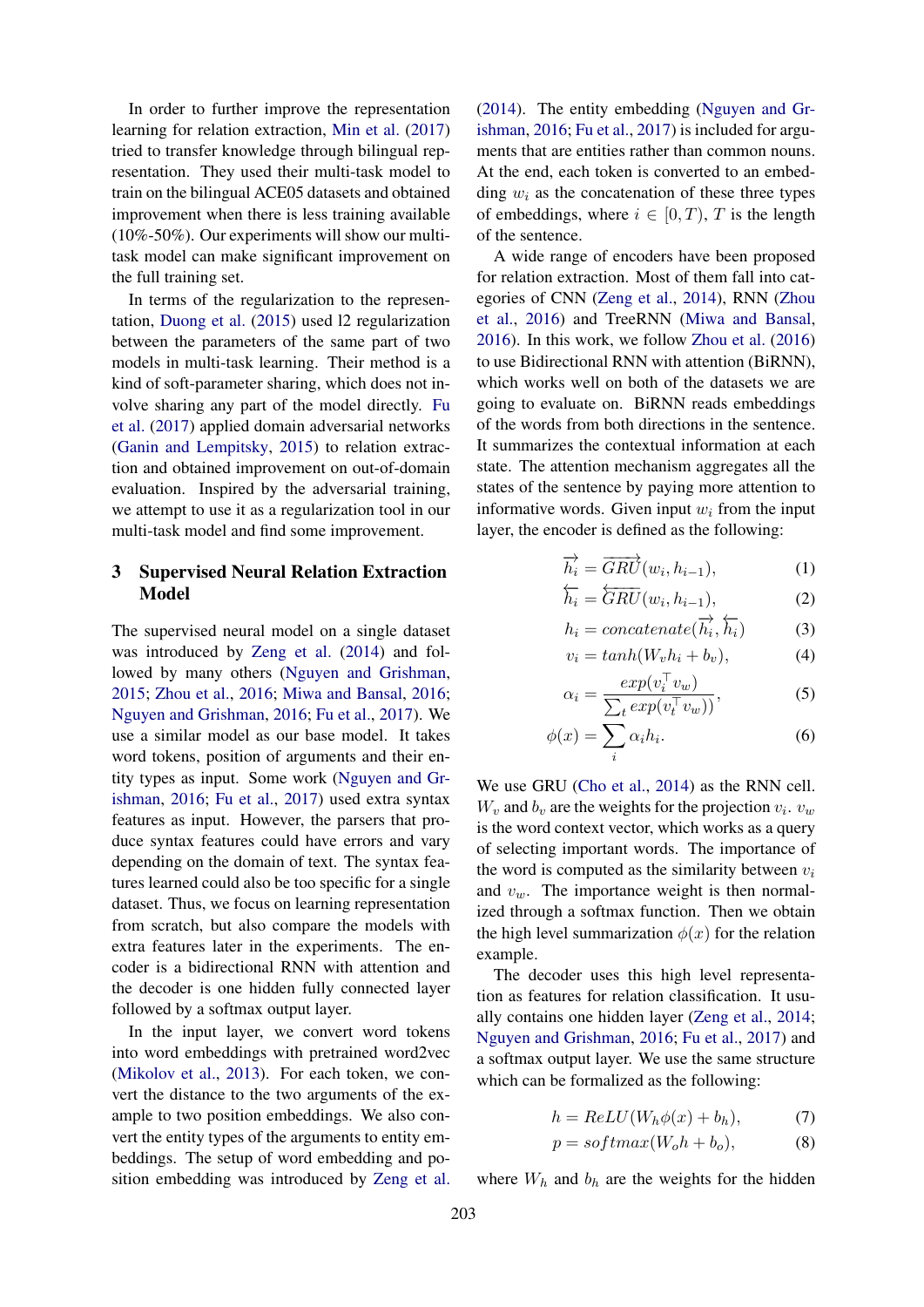

Figure 1: Multi-task model with regularization

layer,  $W<sub>o</sub>$  and  $b<sub>o</sub>$  are the weights for the output layer. We use cross-entropy as the training loss.

## 4 Learning Unified Representation

While the data for one relation task may be small, noisy and biased, we can learn a better representation combining multiple relation tasks. We attempt to use multi-task learning to learn a unified representation across different relation tasks. The method is simple and straightforward. We use the same encoder to learn the unified feature representation for both relation tasks, and then we train classifiers for each task on top of this representation. We then apply regularization on this representation by adversarial training.

#### 4.1 Multi-task Learning

Given example  $x_1$  from relation schema 1 and  $x_2$ from relation schema 2, we use the same encoder to obtain representation  $\phi(x_1)$  and  $\phi(x_2)$  respectively. Then we build separate decoders for them using the same structure [\(7\)](#page-1-0) [\(8\)](#page-1-1). To train them at the same time, we put examples from both tasks in the same batch. The ratio of the examples are controlled so that the the model reads both datasets once every epoch. We use linear interpolation to combine the loss from them.

$$
L = (1 - \lambda)L_1 + \lambda L_2, \tag{9}
$$

where  $\lambda$  is used to control the attention to each task. The model may learn the two tasks at different speed. During optimization, one task can be seen as the main task, while the other can be seen as the auxiliary task. The benefit of joint learning to the main task may vary depending on how much attention the model pays to the auxiliary task.

#### 4.2 Regularization by Adversarial Training

Being optimized simultaneously by different decoders, the model could still learn very different representation for similar examples coming from different tasks. We want to prevent this and to further push the model to learn similar representation for similar examples even if they come from different tasks. We attempt to regularize the representation using adversarial training between the two tasks.

Given the representation  $\phi(x_1)$  and  $\phi(x_2)$ learned from the two tasks, we build a classifier to predict which task the examples come from [\(11\)](#page-2-0). We add a gradient reversal layer [\(Ganin and Lem](#page-5-15)[pitsky,](#page-5-15) [2015\)](#page-5-15) at the input of this classifier [\(10\)](#page-2-1) to implement the adversarial training.

$$
\phi(x) = GRL(\phi(x)),\tag{10}
$$

<span id="page-2-1"></span><span id="page-2-0"></span>
$$
p = softmax(W\phi(x) + b). \tag{11}
$$

While the classifier learns to distinguish the sources of the input representation, the input representation is learned in the opposite direction to confuse the classifier thanks to GRL. Thus, the input representation  $(\phi(x_1)$  and  $\phi(x_2))$  will be pushed to be close to each other. The gradient reversal layer (GRL) is defined as the identity function for forward propagation [\(12\)](#page-2-2) and reversed gradient for back propagation [\(13\)](#page-2-3).

<span id="page-2-3"></span><span id="page-2-2"></span>
$$
GRL(x) = x,\tag{12}
$$

$$
\frac{dGRL(x)}{dx} = -I.
$$
 (13)

We also use the cross-entropy loss for this adversarial training, and combine the loss  $L_{adv}$  with the two relation tasks.

$$
L = (1 - \lambda)L_1 + \lambda L_2 + \beta L_{adv}, \qquad (14)
$$

where we can use  $\beta$  to control how close the representations are between the two relation tasks.

### 5 Experiments

#### 5.1 Datasets

To apply the multi-task learning, we need at least two datasets. We pick ACE05 and ERE for our case study. The ACE05 dataset provides a cross-domain evaluation setting . It contains 6 domains: broadcast conversation (bc), broadcast news (bn), telephone conversation (cts), newswire (nw), usenet (un) and weblogs (wl). Previous work [\(Gormley et al.,](#page-5-18) [2015;](#page-5-18) [Nguyen and Grish](#page-5-8)[man,](#page-5-8) [2016;](#page-5-8) [Fu et al.,](#page-5-9) [2017\)](#page-5-9) used newswire as training set (bn & nw), half of bc as the development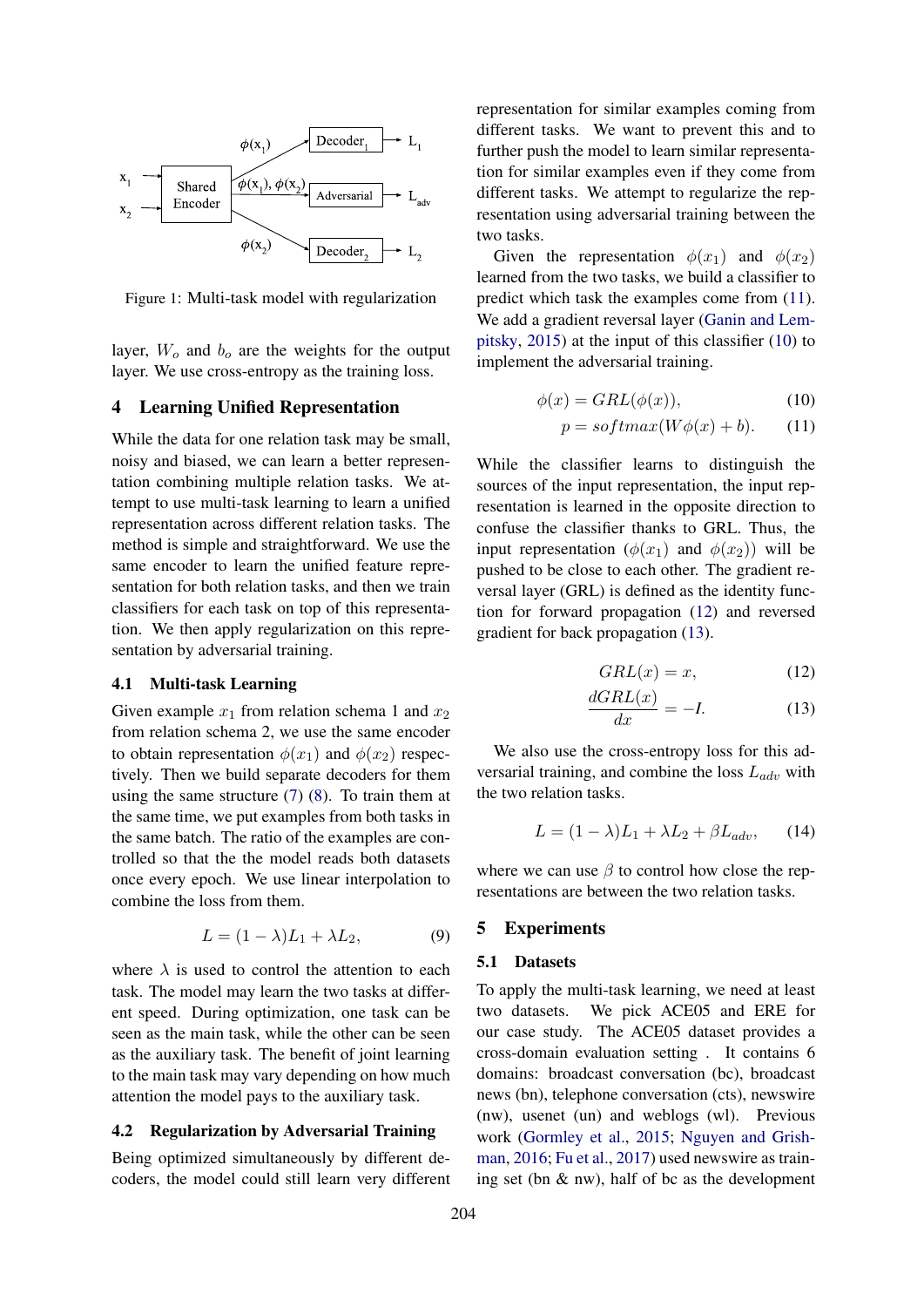<span id="page-3-0"></span>

| <b>Training Data</b> | 100%              |       |            |       |            | 50%               |       |            |       |            |
|----------------------|-------------------|-------|------------|-------|------------|-------------------|-------|------------|-------|------------|
|                      | ACE <sub>05</sub> |       |            |       | <b>ERE</b> | ACE <sub>05</sub> |       |            |       | <b>ERE</b> |
| <b>Method</b>        | bc                | wl    | <b>cts</b> | avg   | test       | bc                | wl    | <b>cts</b> | avg   | test       |
| Supervised           | 61.44             | 52.40 | 52.38      | 55.40 | 55.78      | 56.03             | 47.81 | 48.65      | 50.83 | 53.60      |
| Pretraining          | 60.21             | 53.34 | 56.10      | 56.55 | 56.39      | 55.39             | 49.17 | 52.91      | 52.49 | 54.66      |
| Multi-task           | 61.67             | 55.03 | 56.47      | 57.72 | 57.29      | 57.39             | 51.44 | 54.28      | 54.37 | 55.72      |
| + Regularization     | 62.24             | 55.30 | 56.27      | 57.94 | 57.75      | 57.73             | 52.30 | 54.63      | 54.89 | 55.91      |

Table 1: Multi-task Learning and Regularization.

set, and the other half of bc, cts and wl as the test sets. We followed their split of documents and their split of the relation types for asymmetric relations. The ERE dataset has a similar relation schema to ACE05, but is different in some annotation guidelines [\(Aguilar et al.,](#page-4-1) [2014\)](#page-4-1). It also has more data than ACE05, which we expect to be helpful in the multi-task learning. It contains documents from newswire and discussion forums. We did not find an existing split of this dataset, so we randomly split the documents into train (80%), dev (10%) and test (10%).

## 5.2 Model Configurations

We use word embedding pre-trained on newswire with 300 dimensions from word2vec [\(Mikolov](#page-5-16) [et al.,](#page-5-16) [2013\)](#page-5-16). We fix the word embeddings during the training. We follow [Nguyen and Grishman](#page-5-8) [\(2016\)](#page-5-8) to set the position and entity type embedding size to be 50. We use 150 dimensions for the GRU state, 100 dimensions for the word context vector and use 300 dimensions for the hidden layer in the decoders. We train the model using Adam [\(Kingma and Ba,](#page-5-19) [2014\)](#page-5-19) optimizer with learning rate 0.001. We tune  $\lambda$  linearly from 0 to 1, and  $\beta$  logarithmically from  $5 \cdot 10^{-1}$  to  $10^{-4}$  For all scores, we run experiments 10 times and take the average.

#### 5.3 Augmentation between ACE05 and ERE

Training separately on the two corpora (row "Supervised" in Table [1\)](#page-3-0), we obtain results on ACE05 comparable to previous work [\(Gormley et al.,](#page-5-18) [2015\)](#page-5-18) with substantially fewer features. With syntactic features as [\(Nguyen and Grishman,](#page-5-8) [2016;](#page-5-8) [Fu](#page-5-9) [et al.,](#page-5-9) [2017\)](#page-5-9) did, it could be further improved. In this paper, however, we want to focus on representation learning from scratch first. Our experiments focus on whether we can improve the representation with more sources of data.

A common way to do so is pre-training. As a

baseline, we pre-train the encoder of the supervised model on ERE and then fine-tune on ACE05, and vice versa (row "Pretraining" in Table [1\)](#page-3-0). We observe improvement on both fine-tuned datasets. This shows the similarity between the encoders of the two datasets. However, if we fix the encoder trained from one dataset, and only train the decoder on the other dataset, we will actually obtain a much worse model. This indicates that neither dataset contains enough data to learn a universal feature representation layer for classification. This leaves the possibility to further improve the representation by learning a better encoder.

We then attempt to learn a multi-task model using a shared encoder. We use 14K words as the vocabulary from ACE05 and 20K from ERE. There are about 8K words shared by the two datasets (same for both pretrained and multi-task models). By multi-task learning, we expect the model to conceive the embeddings for words better and construct more general representation. Experiments determined that the multi-task learning works best at  $\lambda = 0.8$  for both ACE05 and ERE datasets (Table [1\)](#page-3-0). It obtains improvement on both the out-ofdomain evaluation on ACE and in-domain evaluation on ERE. It works especially well on weblogs (wl) and telephone conversation (cts) domains on ACE, which possibly benefits from the discussion forum data from ERE.

On the other hand, we use the adversarial training between the two datasets to further enforce the representation to be close to each other. There is strong dependency between the schemas of these two datasets. Two examples from different datasets could have the same semantics in terms of relation type. We try to force the representation of these examples to be similar. With appropriate amount of this regularization ( $\beta = 0.001$ ), the model can be further improved (Table [1\)](#page-3-0). The amount of improvement is modest compared to sharing the encoder. This may show that the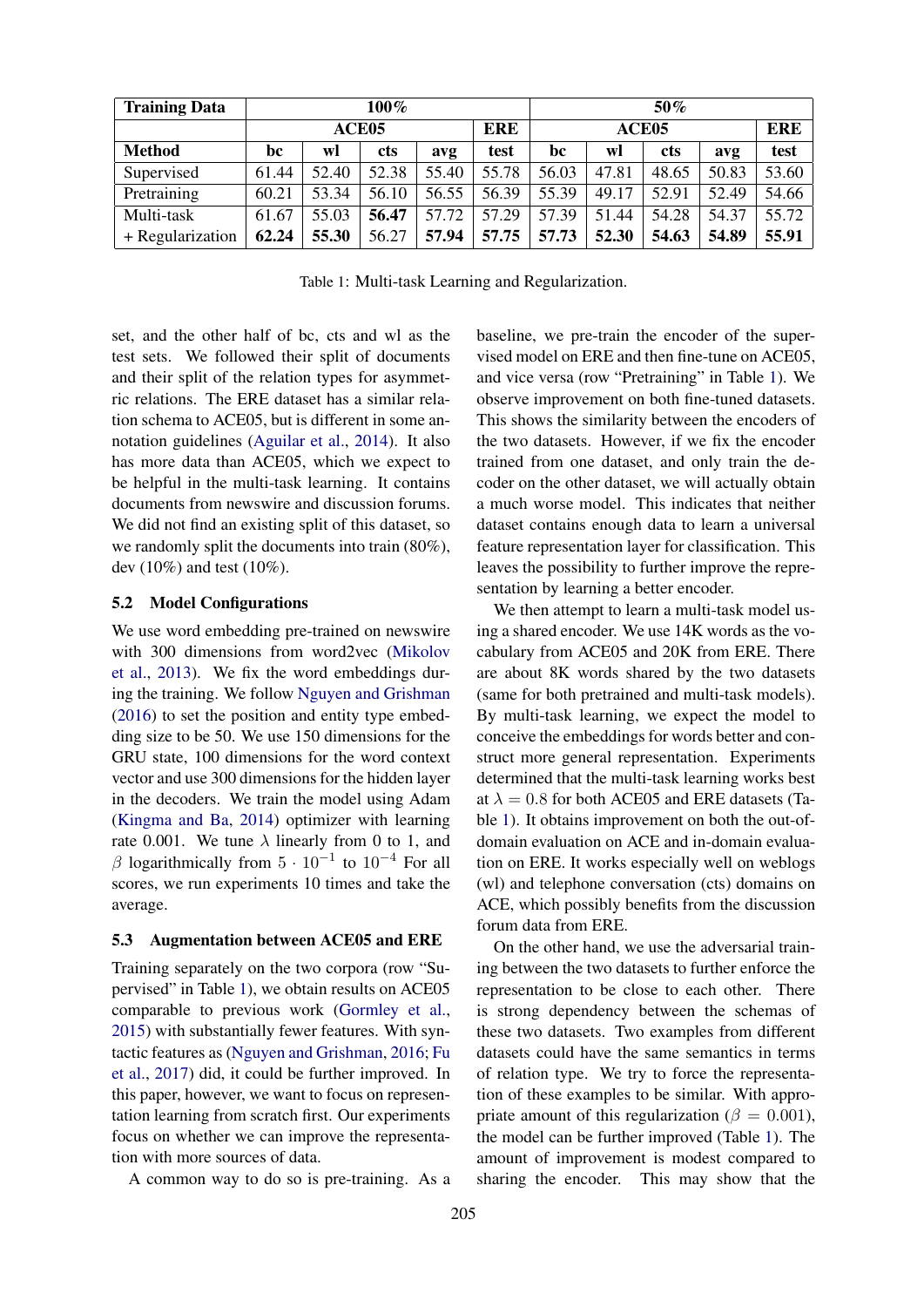<span id="page-4-2"></span>

| <b>Training Data</b>        |       |       | $100\%$    |       | $50\%$ |       |            |       |
|-----------------------------|-------|-------|------------|-------|--------|-------|------------|-------|
| <b>Method</b>               | bc    | wl    | <b>cts</b> | avg   | bc     | wl    | <b>cts</b> | avg   |
| (Nguyen and Grishman, 2016) | 63.07 | 56.47 | 53.65      | 57.73 | -      | -     | -          |       |
| Supervised                  | 61.82 | 55.68 | 55.15      | 57.55 | 56.81  | 50.49 | 50.10      | 52.47 |
| Multi-task                  | 63.59 | 56.11 | 56.78      | 58.83 | 58.24  | 52.90 | 53.09      | 54.37 |

Table 2: Multi-task Learning with extra features on ACE05.

multi-task model can already balance representation with enough labels on both sides. We also artificially remove half of the training data of each dataset to see the performance in a relatively lowresource setting (row "Training Data" Table [1\)](#page-3-0). We observe larger improvement with both multitask learning and regularization. Because of the decrease of the training data, the best  $\lambda$  is 0.9 for ACE05 and 0.7 for ERE. We also use slightly stronger regularization ( $\beta = 0.01$ ).

# 5.4 More Features on ACE05

Since ACE05 has been studied for a long time, numerous features have been found to be effective on this dataset. [\(Nguyen and Grishman,](#page-5-8) [2016\)](#page-5-8) incorporated some of those features into the neural net and beat the state-of-art on the dataset. Although representation learning from scratch could be more general across multiple datasets, we compare the effect of multi-task learning with extra features on this specific dataset.

We add chunk embedding and on\_dep\_path embedding [\(Nguyen and Grishman,](#page-5-8) [2016\)](#page-5-8). Similar to entity type embedding, chunk embedding is created according to each token's chunk type, we set the embedding size to 50. On dep path embedding is a vector indicating whether the token is on the dependency path between the two entities. In the multi-task model, the shared encoder is a bidirectional RNN (BiRNN) without attention (Equation [\(1-](#page-1-2)[3\)](#page-1-3)). These two embeddings will be concatenated to the output of the BiRNN to obtain the new  $h_i$  and then passed to Equation [\(4\)](#page-1-4).

As the results (Table [2\)](#page-4-2), our supervised baseline is slightly worse than the previous state-of-the-art neural model with extra features, but the multitask learning can consistently help. The improvement is more obvious with 50% training data. It is also worth to note that with 50% training data, the extra features improve the supervised base model, but not the multi-task learning model. It shows the effectiveness of the multi-task model when there is less training data.

# 6 Conclusion and Future Work

We attempt to learn unified representation for relations by multi-task learning between ACE05 and ERE datasets. We use a shared encoder to learn the unified feature representation and then apply regularization by adversarial training. The improvement on both datasets shows the promising future of learning representation for relations in this unified way. This will require less training data for new relation schemas. It will be interesting future work to further explore the multi-task learning between different datasets, especially to capture the dependency between different schemas in the decoder.

## Acknowledgments

This work was supported by DARPA/I2O Contract No. W911NF-18-C-0003 under the World Modelers program. The views, opinions, and/or findings contained in this article are those of the author and should not be interpreted as representing the official views or policies, either expressed or implied, of the Department of Defense or the U.S. Government. This document does not contain technology or technical data controlled under either the U.S. International Traffic in Arms Regulations or the U.S. Export Administration Regulations.

#### **References**

- <span id="page-4-1"></span>Jacqueline Aguilar, Charley Beller, Paul McNamee, Benjamin Van Durme, Stephanie Strassel, Zhiyi Song, and Joe Ellis. 2014. A comparison of the events and relations across ace, ere, tac-kbp, and framenet annotation standards. In *Proceedings of the Second Workshop on EVENTS: Definition, Detection, Coreference, and Representation (pp. 45- 53)*.
- <span id="page-4-0"></span>Razvan C. Bunescu and Raymond J. Mooney. 2005a. A shortest path dependency kernel for relation extraction. In *Proceedings of the Conference on Human Language Technology and Empirical Methods in Natural Language Processing, pp. 724-731. Association for Computational Linguistics*.